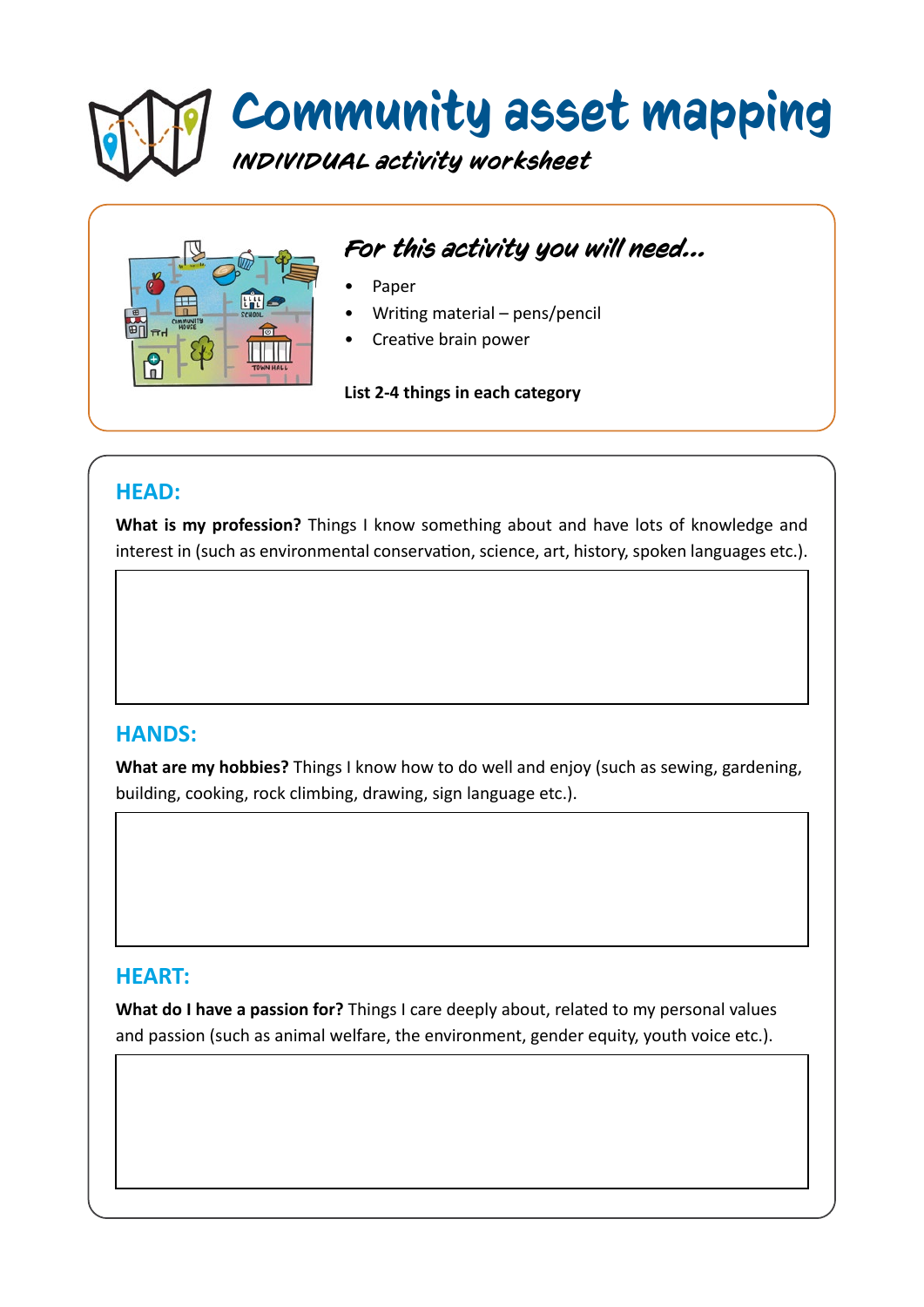| How do I contribute? Groups that I attend, have a role in or belong to.         |
|---------------------------------------------------------------------------------|
|                                                                                 |
|                                                                                 |
|                                                                                 |
| What do I love most about where I live/my neighbourhood?                        |
|                                                                                 |
|                                                                                 |
|                                                                                 |
|                                                                                 |
| What do I want to see more of?                                                  |
|                                                                                 |
|                                                                                 |
|                                                                                 |
|                                                                                 |
| What can I provide my community or how can I contribute to my<br>neighbourhood? |
|                                                                                 |
|                                                                                 |
|                                                                                 |

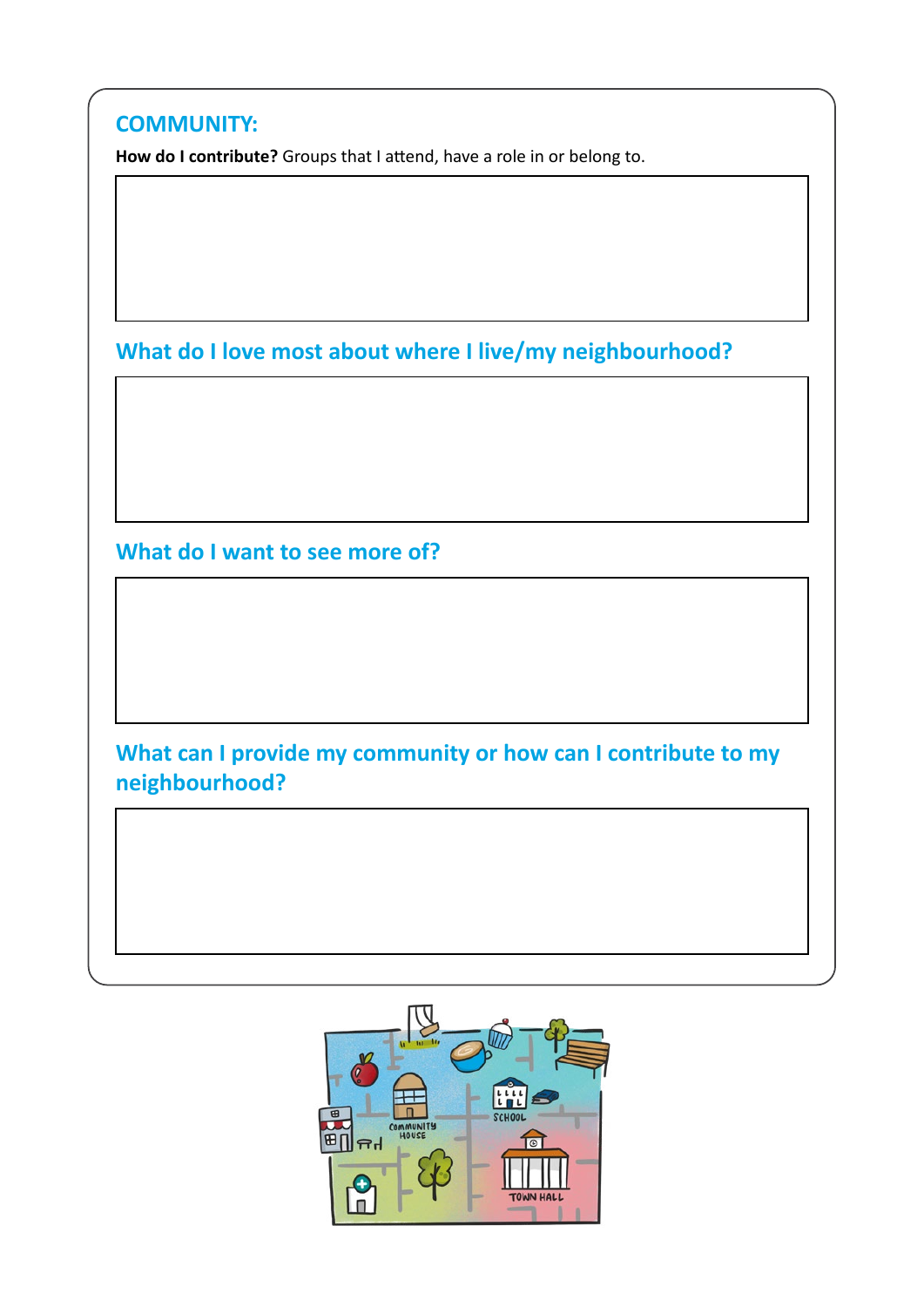# Community asset mapping *GROUP activity worksheet*



# *For this activity you will need...*

- Butchers paper
- Writing material coloured pens, markers
- Creative brain power

**For COMMUNITY (to be completed as a group together)**

## **What are OUR Individual skills?**

Make sure to include a broad representation from the community, involve as many people as you can to identify their individual skills. Gather all information to create a sense of what exists in your community.

### **What SOCIAL assets do we have?**

Discuss and gather information on what you already know, and write down what you need to find out more about. What's missing that needs further investigation? Who will do this?